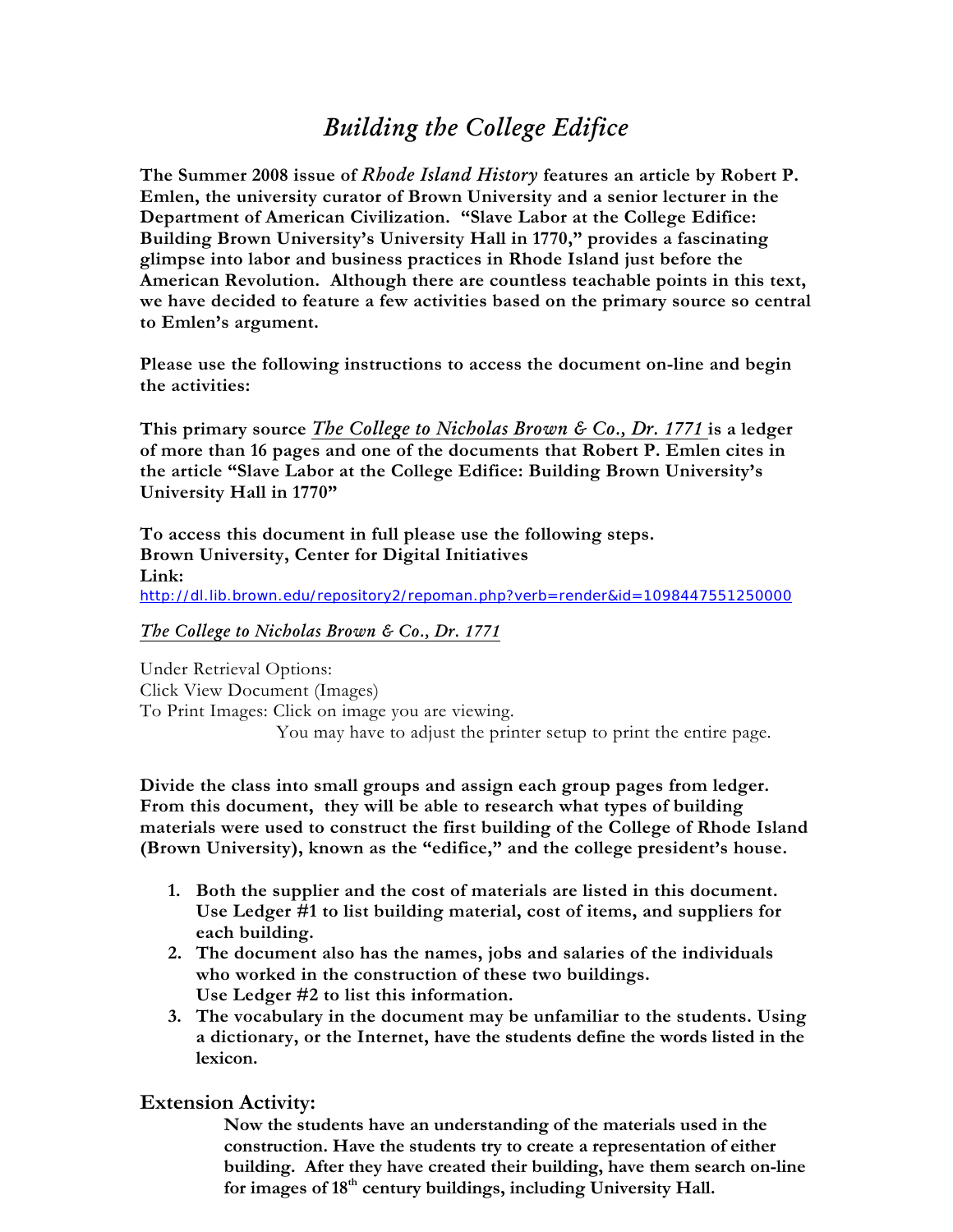## **Ledger #1**

| Materials | Name of Supplier | Cost | College/President's<br>House |
|-----------|------------------|------|------------------------------|
|           |                  |      |                              |
|           |                  |      |                              |
|           |                  |      |                              |
|           |                  |      |                              |
|           |                  |      |                              |
|           |                  |      |                              |
|           |                  |      |                              |
|           |                  |      |                              |
|           |                  |      |                              |
|           |                  |      |                              |
|           |                  |      |                              |

**The document entitled** *The College to Nicholas Brown & Co., Dr. 1771* **is a ledger that lists all the supplies and expenses for the construction of the first building of the College of Rhode Island (Brown University), known as the "edifice," and the president's house. From the ledger entries you will be able to find building materials that were used in both buildings, as well as the name of, the suppliers (which could be a person or a company) and the cost of the items. List the materials, the name of the supplier, the cost\*, and if the material was used for the college edifice or the president's house.** 

**\*Payment for materials may not have been made in money but in goods or services.**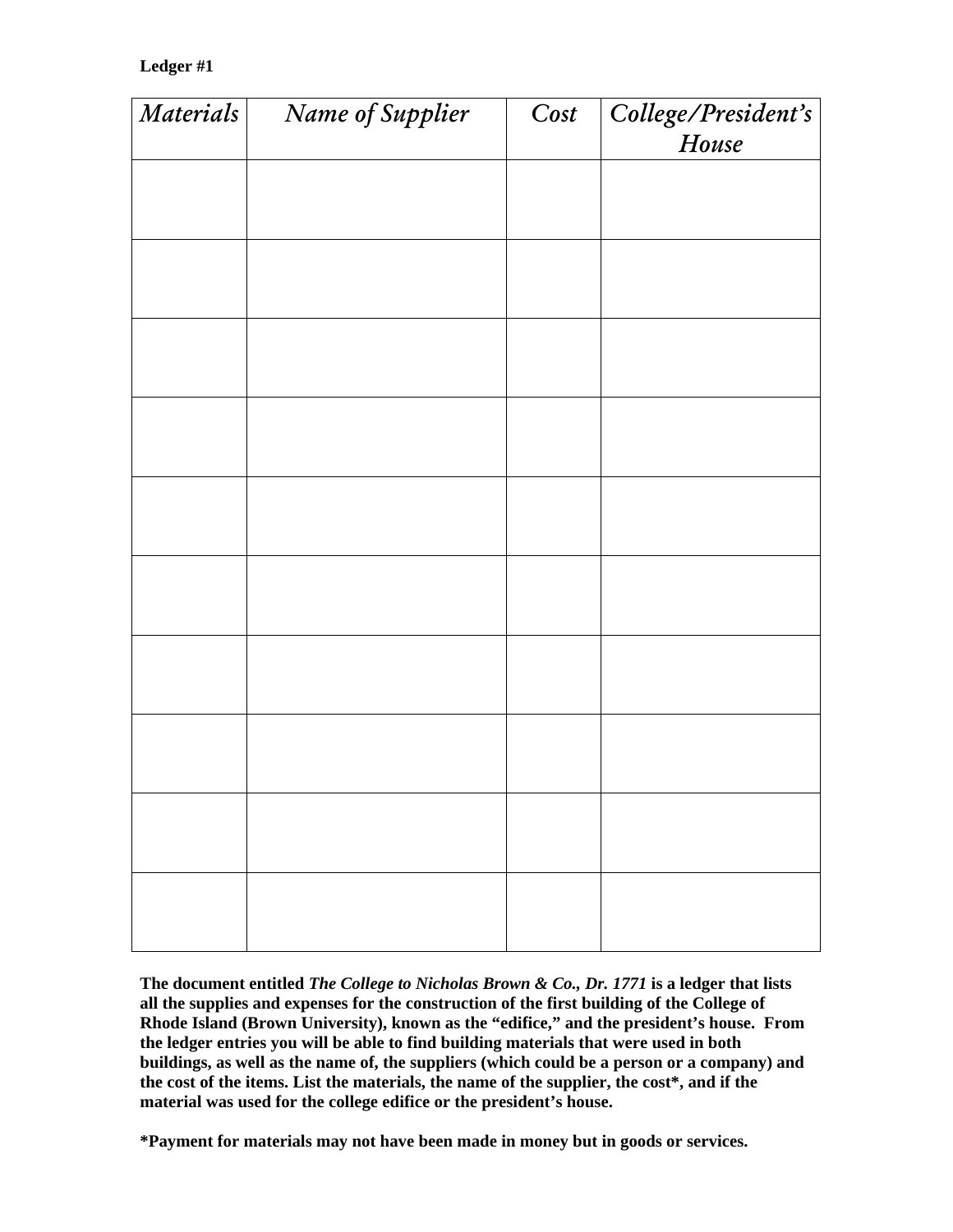### **Ledger #2**

| Name of Worker | Type of Job | Time,<br>Worked | Payment* |
|----------------|-------------|-----------------|----------|
|                |             |                 |          |
|                |             |                 |          |
|                |             |                 |          |
|                |             |                 |          |
|                |             |                 |          |
|                |             |                 |          |
|                |             |                 |          |
|                |             |                 |          |
|                |             |                 |          |
|                |             |                 |          |
|                |             |                 |          |
|                |             |                 |          |
|                |             |                 |          |

**The document entitled** *The College to Nicholas Brown & Co., Dr. 1771* **is a ledger that lists all the supplies and expenses for the construction for the first building of the College of Rhode Island (Brown University), known as the "edifice," and the president's house. From the ledger entries you will be able to find a list of workers, the type of work they did, often the number of days worked and the payment\* for the work.** 

**\*Payment for work may not have been made in money but in goods or services.**